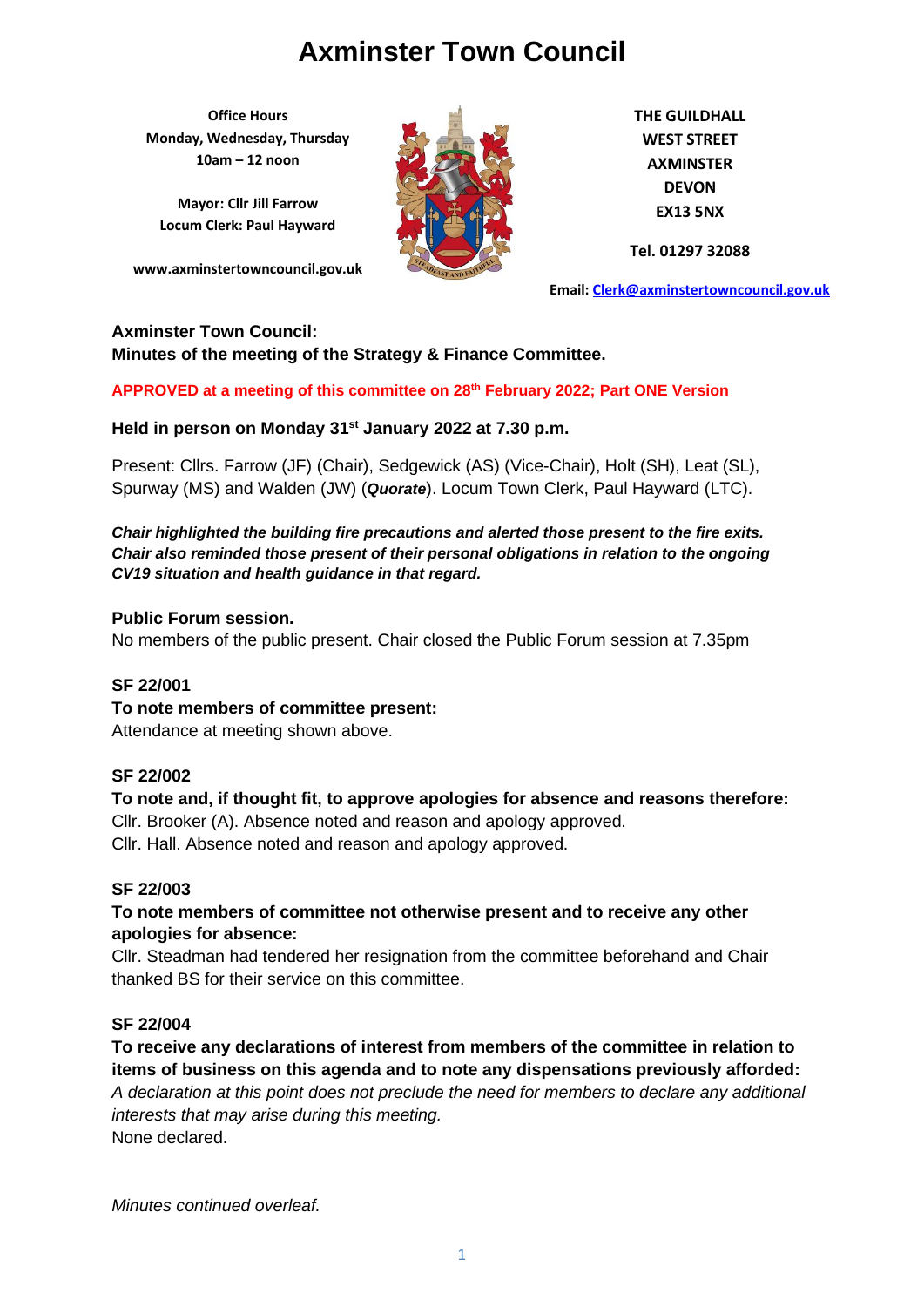**Office Hours Monday, Wednesday, Thursday 10am – 12 noon**

**Mayor: Cllr Jill Farrow Locum Clerk: Paul Hayward**

**www.axminstertowncouncil.gov.uk**



**THE GUILDHALL WEST STREET AXMINSTER DEVON EX13 5NX**

**Tel. 01297 32088**

**Email: [Clerk@axminstertowncouncil.gov.uk](file://///axm-svr-1/company/Templates/Clerk@axminstertowncouncil.gov.uk)**

### **SF 22/005**

**TEL: 01297 32088 December 2021) and to consider any matters arising from those minutes: i) To note and review the minutes of the S&FComm. meeting held on 6 th December 2021 (having previously been approved at the FULL Council meeting held 13th** *Noted. No matters arising.*

### **SF 22/006**

**To consider any matters listed on this agenda that Councillors consider should be dealt with as confidential business as per the provisions of The Public Bodies (Admission to meetings) Act 1960:** None raised by committee members.

### **SF 22/007**

## **To consider matters pertaining to Council's Risk Management and Assessment procedure/protocol:**

a) Committee members considered principles of Local Authority Risk Management & Assessment and to understand what is required of a smaller authority in relation to the Annual Governance and Accountability Return (AGAR) submission 2021-22. LTC outlined the requirements for a Smaller Local Authority and cited examples of best practice in other authorities.

b) Members considered training needs for Councillors and staff members to ensure Council's obligations and duties in this respect are achieved and recorded. LTC put forward his suggestion that officers prepare a comprehensive Risk assessment report for consideration by the SFCOMM at the earliest opportunity, whereupon members could review, amend, revise and approve the document. LTC stated that it was the role of officers to prepare the document, and the role of members to properly scrutinise, review and consider it. LTC was directed to prepare report accordingly and circulate to all members of S&FComm.

c) Members considered a timetable for Risk management and assessment review prior to financial year end in line with above and expressed a wish that their review be completed (as far as possible) by the  $31<sup>st</sup>$  March 2022 noting that, in future years, the process would be started much earlier in the financial year to allow proper and timely consideration and review. d) Members considered next steps in undertaking a comprehensive risk management analysis for Axminster Town Council as outlined above.

e) Members considered proposal that Council indemnifies itself against potential Cyber Risks by way of an insurance policy and it was proposed by Chair, seconded by JW, that LTC be directed to obtain comparative quotes for such a policy and to bring this matter back to S&FComm. At the next meeting. Resolved unanimously.

*Minutes continued overleaf.*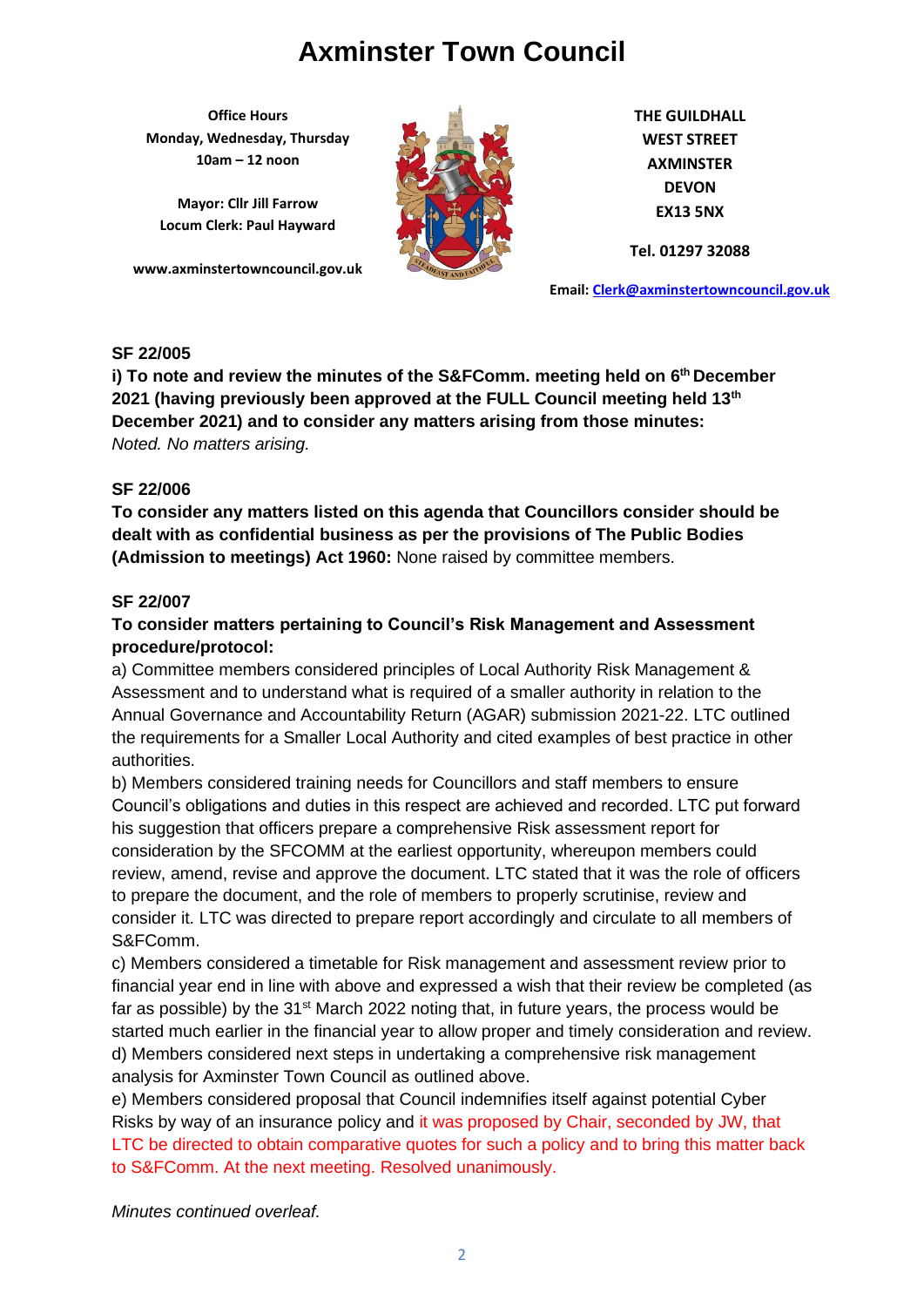**Office Hours Monday, Wednesday, Thursday 10am – 12 noon**

**Mayor: Cllr Jill Farrow Locum Clerk: Paul Hayward**

**www.axminstertowncouncil.gov.uk**



**THE GUILDHALL WEST STREET AXMINSTER DEVON EX13 5NX**

**Tel. 01297 32088**

**Email: [Clerk@axminstertowncouncil.gov.uk](file://///axm-svr-1/company/Templates/Clerk@axminstertowncouncil.gov.uk)**

#### **SF 22/007**

#### **TEL: 01297 32088 To consider matters pertaining to Council's Risk Management and Assessment procedure/protocol (continued):**

f) Members considered the principle of creating a Town Council Financial Investment/Deposit Strategy (as per FSCS guidelines/regulations for Smaller Local Authorities). SL offered to liaise with LTC to prepare a draft strategy/policy wording and to consider the scope of said policy after reviewing the financial deposit options open to the Council. This matter to be brought back to this committee as soon as possible as this will form part of the wider Risk Management and Assessment protocol.

### **SF 22/008**

#### **To consider matters pertaining to financial matters:**

a) It was proposed by Chair, seconded by SH, that Council should NOT apply to the EDDC Support Grant Fund to create a "town-based" support fund for the benefit of local residents which the Town Council would be responsible for administering and distributing on the grounds that other agencies were far better suited to such an administrative project. Resolved unanimously.

b) It was proposed by SH, seconded by JW, that consideration of a draft Town Council Local Procurement Policy (mindful of the limitations of the Council's extant Financial Regulations) should be deferred until the Council was better placed to consider the implications and practicalities of such a policy. Resolved unanimously.

In the meantime, LTC was afforded delegated authority to make the necessary decisions on matters of expenditure (on a case-by-case basis) to ensure that Council's spending was undertaken locally wherever possible (to benefit the local economy and to promote Council's environmental and green objectives) but to be mindful of Council's fiduciary responsibility to offer best value-for-money to local taxpayers.

c) It was proposed by Chair, seconded by SH, that the Town Council should make an application to the OPCC Community Grant Scheme towards the costs of providing security and CCTV for projects across the Axminster parish by the deadline in June 2022 once further details of such expenditure are known to the Council. Resolved unanimously.

d) Members considered Council's financial potential contribution towards the cost of events (to be determined) to celebrate the forthcoming Platinum Jubilee of Her Majesty The Queen in June 2022 and it was proposed by Chair, seconded by JW, that this matter be deferred to the next FULL meeting of Council to discuss, but that Council was happy to consider requests for expenditure (by way of the powers provided under Section 137 of the Local Government Act 1974) on a case-by-case basis. Furthermore, Council would consider the virement of funds at the financial year-end towards spending demands relating to this event. Resolved unanimously. Chair offered to issue a Mayoral statement in this regard.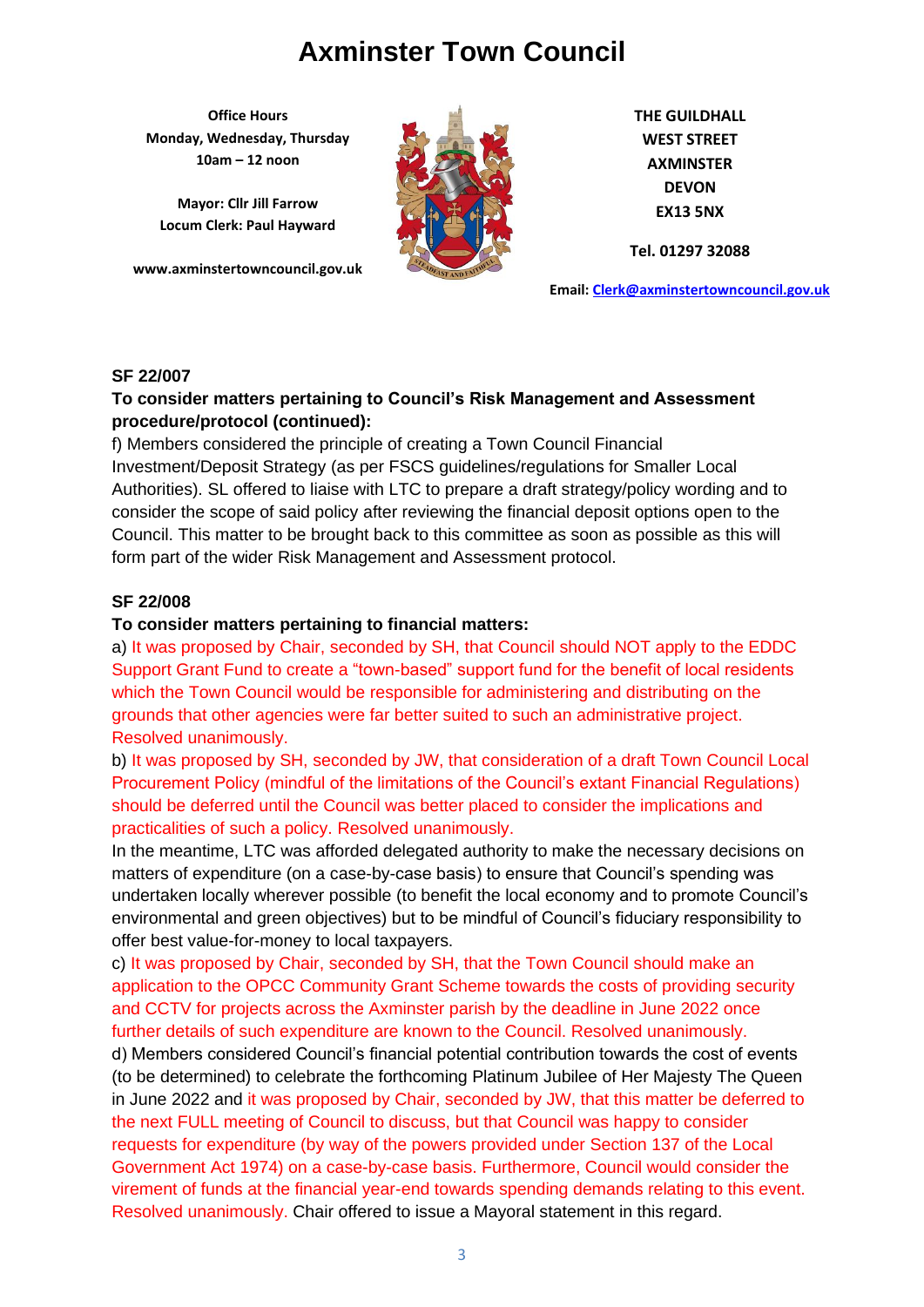**Office Hours Monday, Wednesday, Thursday 10am – 12 noon**

**Mayor: Cllr Jill Farrow Locum Clerk: Paul Hayward**

**www.axminstertowncouncil.gov.uk**



**THE GUILDHALL WEST STREET AXMINSTER DEVON EX13 5NX**

**Tel. 01297 32088**

**Email: [Clerk@axminstertowncouncil.gov.uk](file://///axm-svr-1/company/Templates/Clerk@axminstertowncouncil.gov.uk)**

#### **SF 22/008**

#### **To consider matters pertaining to financial matters (continued):**

**TEL: 01297 32088** e) Members considered the matter of Accounting Software specific to small local authorities for the day-to-day accounting functionality of the Town Council; Locum Clerk provided comparative quotes from a number of sector-specific providers and circulated a briefing report on options available to the Council (which conform to the requirements of the Local Audit and Accountability Act 2014, the Accounts and Audit Regulations 2015 and the Accounts and Audit (Coronavirus) (Amendment) Regulations 2020).

It was proposed by Chair, seconded by AS, that the LTC be directed to provide monthly financial reports (and budget information) to Councillors using the most efficient possible method, and to bring this matter before committee again if members so wished for a different approach to financial reporting to be further considered.

f) Members considered the Council's Forward Plan for capital and revenue expenditure in 2022-23 as set out in the Budget and Precept Financial projections as previously approved by FULL Council and considered a timetable for said expenditure. LTC was directed to create a draft "prioritised" schedule of projects for consideration by S&FComm. and OPSComm. as both committees would be required to agree on some projects.

g) Members considered an update on the Council's Asset Register re-assessment and re-valuation project both for the 2021-22 AGAR submission and for future accounting periods. It was agreed that the presentation (and 'usability') of the current Asset Register could be greatly improved and that a review of the values and veracity of the assets currently listed was urgently required. LTC was directed to prepare a new schedule for review and revision at the next S&FComm. meeting. LTC was also asked to review the recent advice received from commissioned provider on property valuations to ensure that these had been incorporated into the Asset Register extant.

#### **SF 22/009**

#### **To consider matters pertaining to Council's building and land assets:**

a) Members considered whether such matters should be dealt with by this committee or by the Operations Committee (Nb. S&F Comm. incorporates the historic Building and Finance Committee but other matters involving buildings are often dealt with by OPSComm.as amenities). It was proposed from the Chair that this matter be deferred to a future meeting (potentially a joint S&F/OPScomm.) to be considered again after the Benchmarking / Structure report had been received and reviewed as this issue would impact on Council's staffing resources. Resolved unanimously.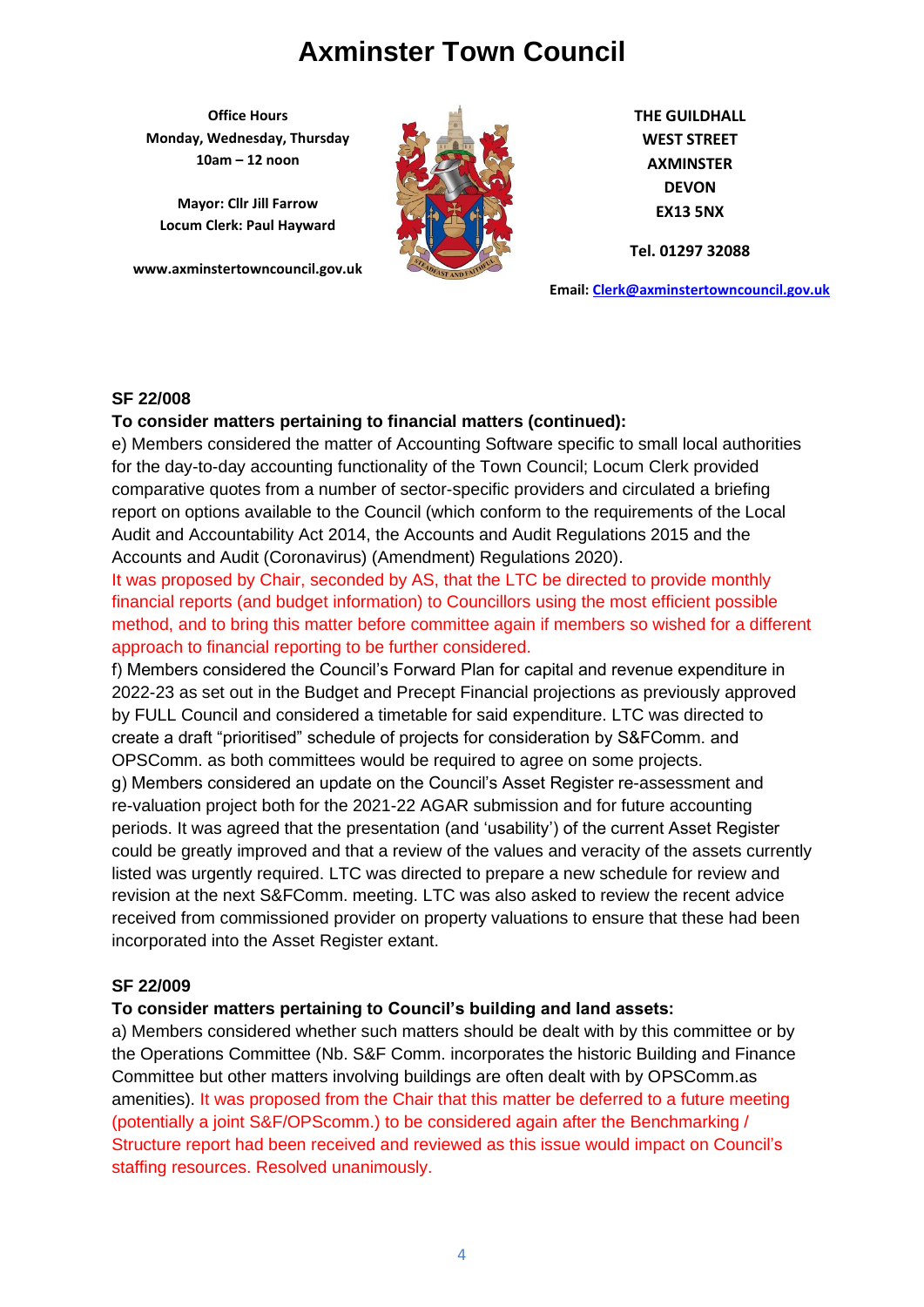**Office Hours Monday, Wednesday, Thursday 10am – 12 noon**

**Mayor: Cllr Jill Farrow Locum Clerk: Paul Hayward**

**www.axminstertowncouncil.gov.uk**



**THE GUILDHALL WEST STREET AXMINSTER DEVON EX13 5NX**

**Tel. 01297 32088**

**Email: [Clerk@axminstertowncouncil.gov.uk](file://///axm-svr-1/company/Templates/Clerk@axminstertowncouncil.gov.uk)**

## **SF 22/009**

## **To consider matters pertaining to Council's building and land assets (continued):**

receipt had been noted and LTC was directed to stress the urgency of the matter to the b) LTC reported that he was in dialogue with the commissioned surveyor/valuer to obtain a more detailed and up to date valuation and condition survey report. Delays to the report surveyor. (see 22/009g above).

c) Members considered matters pertaining to Jubilee Field recreation area/green space and agreed to develop a Forward Plan for this amenity/asset. It was noted that a public meeting had been convened for the  $8<sup>th</sup>$  February and that feedback from this meeting would be presented to FULL Council on 14<sup>th</sup> February. It was also noted that the legal 'notice period' in relation to the disposal of land from EDDC to ATC would end on 4<sup>th</sup> March and LTC was directed to maintain dialogue with all 3<sup>rd</sup> parties to facilitate the quickest possible resolution to the disposal legalities as was possible.

### **SF 22/010**

## **To consider matters pertaining to Council's digital presence and community engagement proposals:**

The Chair proposed that this matter be deferred until the next meeting of the committee due to the absence this evening of CH who had been leading on this project (website development, social media policy etc). Agreed by all. Noted.

LTC was asked to remove all copies of previous TC newsletters from noticeboards across the town and to commence preparations of the latest bi-annual Council newsletter (in conjunction with the announcement regarding Precept and Budget for 22-23).

## **SF 22/011**

## **To consider matters pertaining to strategic policy and delivery:**

a) Members considered a proposal as to whether Council wishes to meet in FULL (and committee) session in August in 2022 and annually thereafter. It was proposed by Chair, seconded by AS, that Council should not ordinarily meet (either in FULL Council, or committee session) in August unless urgent business required otherwise. The Chair did, however, request that this matter be put before FULL Council on 14/2/2021 to approve this recommendation. Resolved unanimously.

b) Members considered the timetable and methodology for review (and/or revision) of the Council's extant Standing Orders and Financial Regulations, to include Scheme of Delegated Authority for Chairs and Proper Officer. It was subsequently proposed by Chair, seconded by SH, that LTC be directed to prepare draft wording of updated and improved Standing Orders and Financial Regulations by the end of April and that these should be considered by AS initially for grammar and punctuation etc, whereupon the edited version could be considered by S&FComm. in May with FULL Council considering the final draft in June for approval and adoption. Resolved unanimously.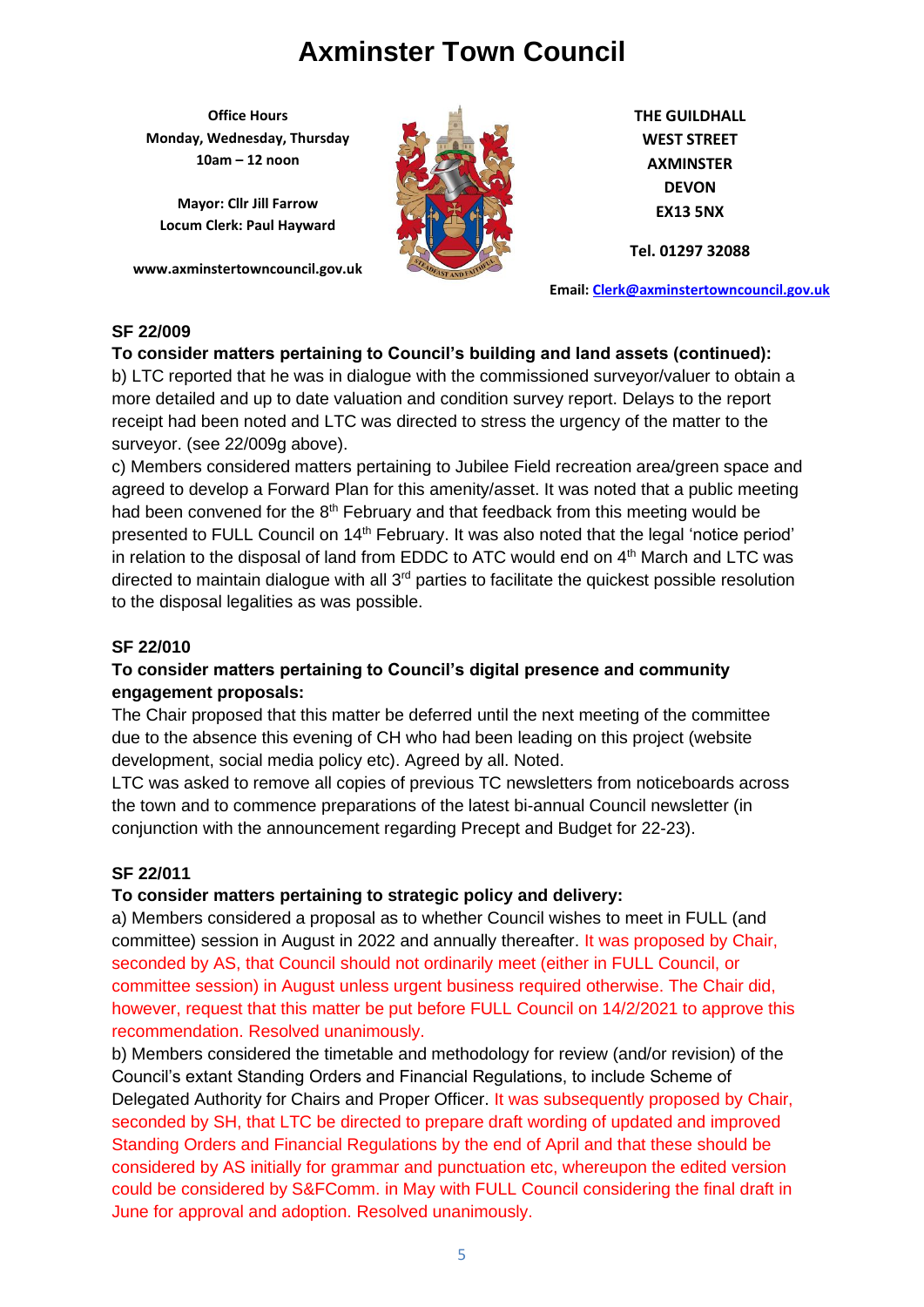**Office Hours Monday, Wednesday, Thursday 10am – 12 noon**

**Mayor: Cllr Jill Farrow Locum Clerk: Paul Hayward**

**www.axminstertowncouncil.gov.uk**



**THE GUILDHALL WEST STREET AXMINSTER DEVON EX13 5NX**

**Tel. 01297 32088**

**Email: [Clerk@axminstertowncouncil.gov.uk](file://///axm-svr-1/company/Templates/Clerk@axminstertowncouncil.gov.uk)**

LTC was asked to seek examples of good practice in terms of wording revision from different Quality Award Councils of a similar size to Axminster Town Council and to ensure that any proposed wording revisions improved the extant documents and made them more suitable for use by a Smaller Local Authority in the 21<sup>st</sup> century. Noted.

c) Members considered the timetable and methodology for review (and/or revision) of the Council's other policies. LTC was directed to prepare a Policy Review matrix for members perusal and consideration at the next S&FComm. in liaison with AS who had indicated that a previous version of such a document was available for comparison. Noted.

d) Members considered whether the Town Council wished to develop closer links and relationships with the Axminster Chamber of Commerce organisation (which incorporates the Totally Locally Axminster group). SH suggested that the Council (at this stage) merely acknowledge the existence and objectives of the Chamber of Commerce and provide support "in principle" towards their efforts to promote the local economy and develop projects to encourage town centre regeneration and improvement. SH offered to remain as the Town Council's representative to that group. No objections raised. Noted.

e) On the matter of the 2022-26 Town Council Strategic Plan, it was suggested by AS that this matter be deferred until the next meeting of the S&FComm. Agreed by all. Noted.

f) Similarly, SH offered to prepare a redacted version of the existing Emergency Plan document (which was felt to be accurate but overly long and complicated) in conjunction with the LTC; this matter to be brought back before S&FComm. as soon as possible. Noted.

## **SF 22/012**

**To consider any matters considered as urgent by the presiding Chair:** None raised by Chair.

AS proposed that under the provisions of the Public Bodies (Admission to Meetings) Act 1960, (as amended by the Local Government Act 1972 the public, (including the press) be excluded from the meeting as publicity would be prejudicial to the public interest by reason of the confidential nature of the business to be transacted. SL seconded the proposal. Resolved.

**Part ONE recording was stopped at this point and the meeting moved into Part TWO (Confidential) session**